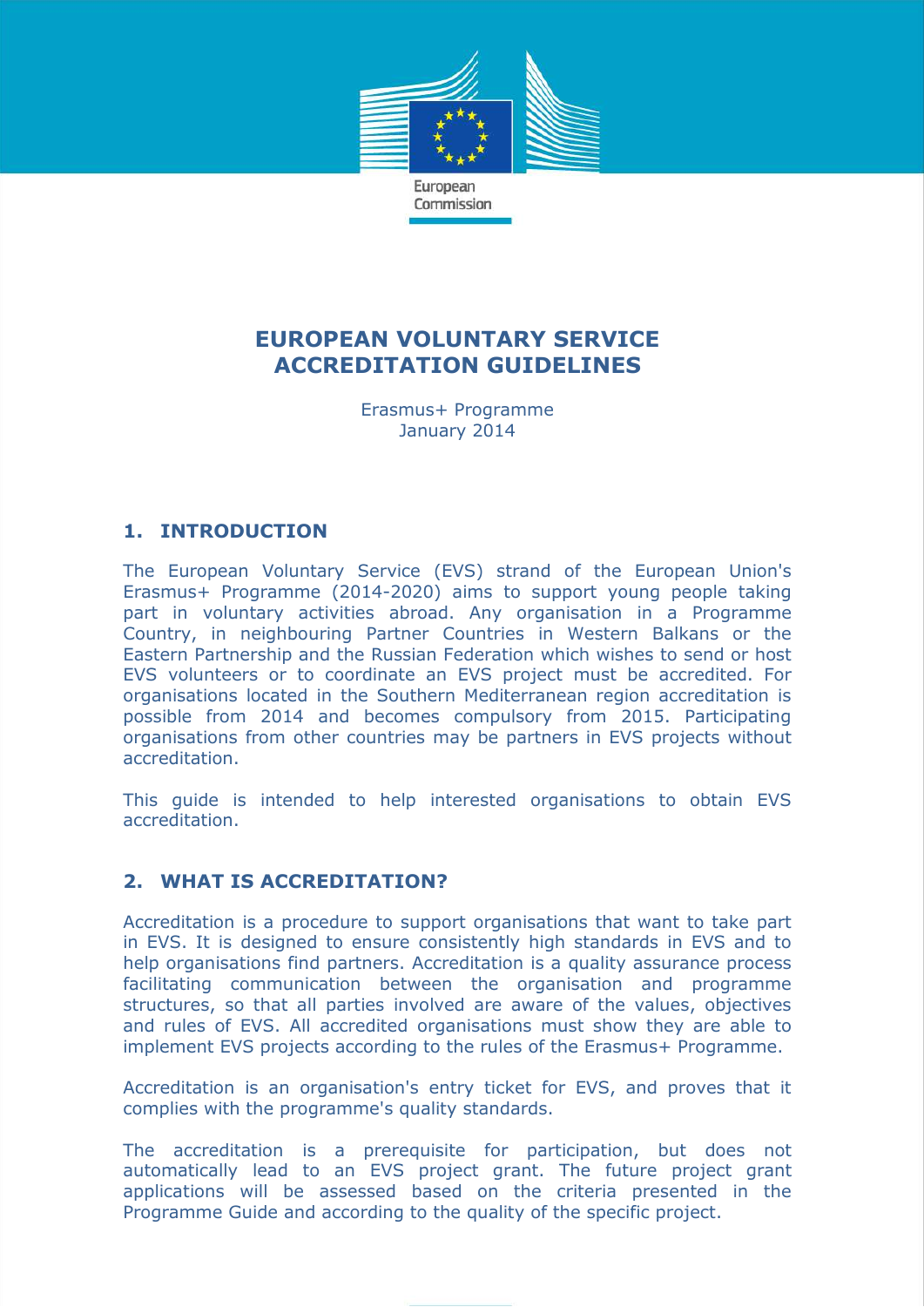# **3. WHAT IS AN EVS ACCREDITATION?**

The EVS accreditation application is the application the organisation submits in order to be evaluated for EVS accreditation (not the same as an application for funding). This must be submitted on the official form and parts of it will be published on the European Youth Portal's Volunteering Platform. An organisation can seek accreditation as a Sending, Receiving and/or Coordinating Organisation on the same official form. The form can be found on the websites of the National Agencies.

The Agency/accreditors will contact the contact person provided on the accreditation application form. They may have questions, and will arrange interviews and visits to the organisation.

Before submitting an accreditation application, a PIC number (Participant Identification Code) is needed. The Erasmus+ Programme Guide provides information on how to register with the European Commission Participant Portal.

#### **4. WHO IS THE ACCREDITATION FOR?**

Accreditation is for organisations that want to send or receive volunteers, or to act as coordinators of a project. To obtain accreditation, the organisation submitting the accreditation application must be clearly identified, as must the location of the activities planned. As such, the entity accredited cannot be an informal group of young people. The organisation submitting the form can, if successful in obtaining accreditation, draw on the support of contact points outside that same organisation. However, as concerns hosting, a volunteer must be hosted by the local Receiving Organisation to which the accreditation has been awarded; this Receiving Organisation must bear the financial and administrative responsibility for carrying out the EVS project.

The Receiving Organisation will be the entity evaluated and accredited. An accreditation application should not refer to the entirety of a complex organisation with numerous departments and/or branches in general terms. The information entered on the form should make clear the location, project environment and possible activities for volunteers.

## **5. WHO PROCESSES REQUESTS FOR ACCREDITATION?**

Accreditation of EVS organisations is carried out by:

- the respective National Agency of the Erasmus+ programme for all organisations located in Programme Countries
- SALTO EECA for all organisations located in Eastern Partnership countries and the Russian Federation
- SALTO SEE for all organisations located in Western Balkans countries
- SALTO Euromed for all organisations located in the Southern Mediterranean countries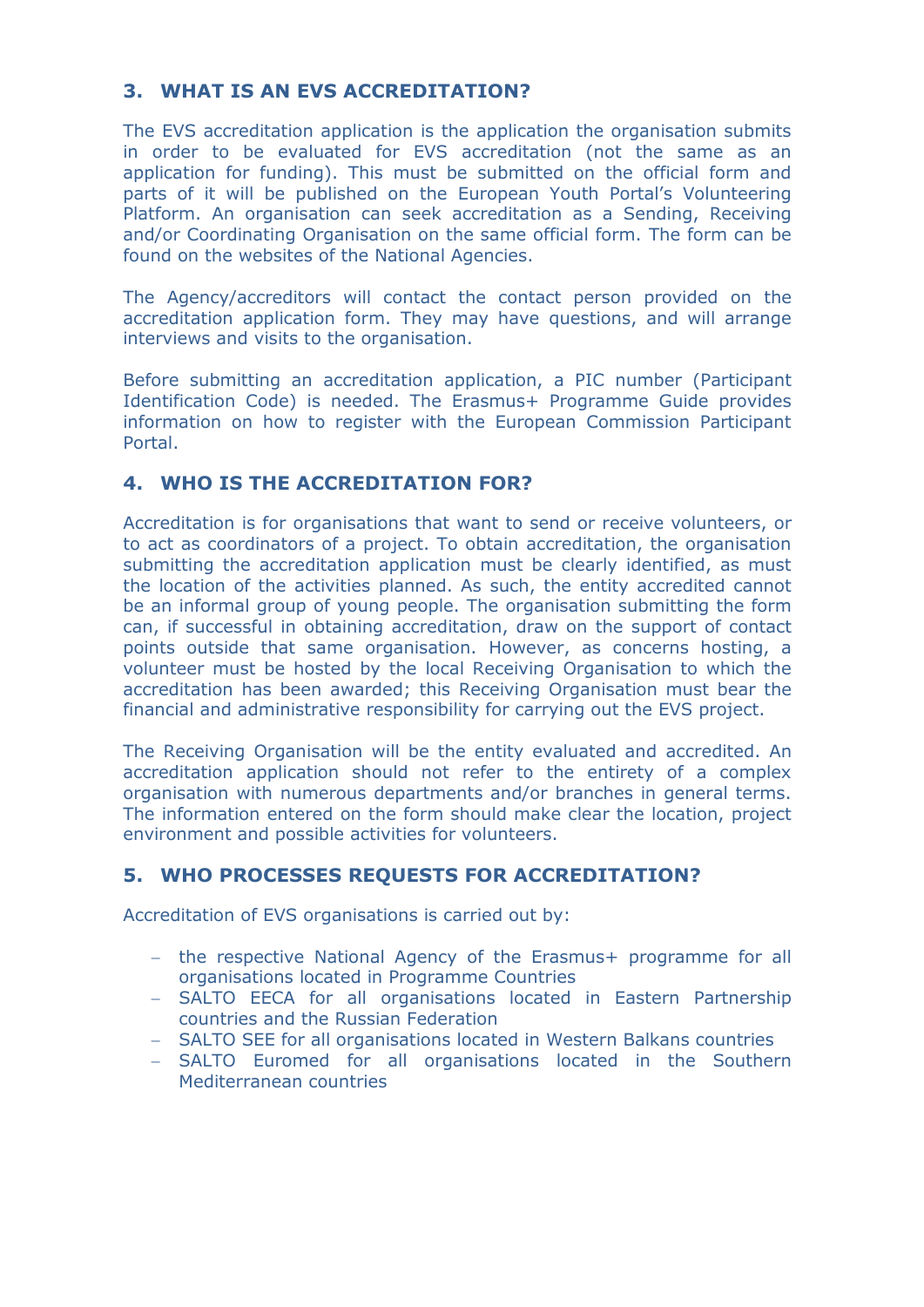## **6. WHEN SHOULD AN ORGANISATION APPLY FOR ACCREDITATION?**

Organisations can submit their accreditation applications at any time to the respective Agency or SALTO. Since organisations must have a valid accreditation at the date of the project application deadline, interested organisations are advised to submit the form well before they plan to take part in their first project.

It takes about six weeks to process an accreditation application, but organisations should allow longer to be on the safe side. The duration of the accreditation can be, as a maximum, for the entire duration of the Erasmus+ programme, though the organisation may request a shorter validity period, and the NA/SALTO may award accreditation for a shorter period than what has been requested. On expiry, accreditation can be renewed by submitting a new accreditation application.

#### **7. WHO ISSUES ACCREDITATION?**

That depends on the location and status of the organisation. The relevant National Agency/SALTO coordinates the accreditation process. They give information and support to organisations and receive the accreditation applications.

Accreditors/assessors appointed by the National Agency/SALTO evaluate accreditation applications and carry out interviews with organisations. Accreditors may be National Agency/SALTO staff, Commission staff, external experts, former volunteers, volunteer trainers or regional information providers. To avoid conflicts of interest, accreditors/assessors external to the NA must not be members of a selection committee deciding on project applications and they must not in any way be involved in EVS projects.

At least two accreditors will assess each accreditation application to ensure that all are dealt with in an objective and fair way. The role of the accreditors is to assess the quality of applicants and to support them. In most cases, at least one accreditor will visit the applicant to meet those who will be responsible for running the project, to get to know the organisation and to discuss all aspects of the accreditation application.

Accreditors may ask for further clarification, suggest improvements and possibly ask for revisions of an accreditation application which can be done by resubmitting the form.

The accreditors assess the application on behalf of the National Agency/SALTO. They collect further information as necessary and provide the Agency with a recommendation. An evaluation committee gives the final opinion on the applications and an answer is communicated to the organisations.

During the period for which the organisation has been accredited, the NA/SALTO will undertake checks, follow-up and be in contact with the organisation to assess continued compliance with the EVS Charter. In case of any relevant changes to the organisations' activities, structure or similar that affects the basis for its EVS accreditation, the organisation must inform the NA/SALTO.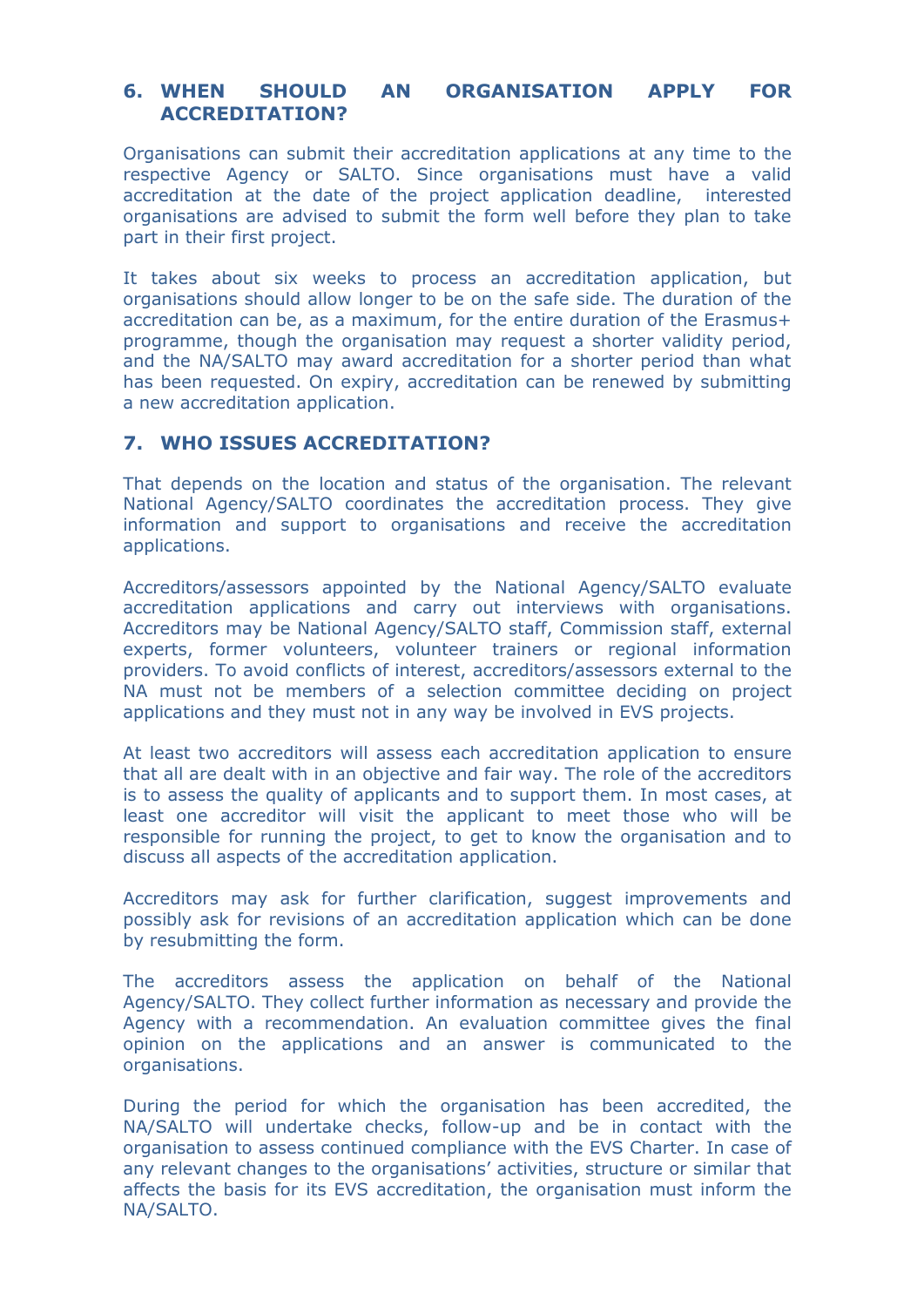## **8. WHAT IS BEING ASSESSED?**

Before submitting an accreditation application, organisations should consult the Erasmus+ Programme Guide. It is also useful to take a look at the Volunteering Platform (which contains a database of already accredited organisations) on the European Youth Portal.

The accreditation application can only be assessed if all parts of the form have been correctly completed.

All organisations must apply the principles of the EVS Charter at all stages of the project.

This is the basis for accreditation. The EVS Charter can be found in the accreditation application form. It highlights the roles of each organisation in an EVS project, as well as the main principles and quality standards of EVS.

The National Agency/SALTO Resource Centre may withdraw accreditation at any time if an organisation fails to comply with the EVS Charter.

More specifically, the accreditors' assessment of an organisation will be based on the following:

For all organisations:

Motivation and experience, in particular:

- motivation for taking part in EVS;
- previous experience with Youth in Action/Erasmus+, EVS, international;
- projects and working with full-time volunteers.

Knowledge of Erasmus+ and EVS, in particular:

- the EVS Charter:
- $-$  the Training and Evaluation Cycle;
- understanding the importance of good partnerships;
- understanding of what is needed in a Volunteering Agreement between the volunteer and the partner organisations;
- the group insurance plan for EVS volunteers;
- the document "what to expect from EVS";
- funding rules and the need for co-funding;
- making EVS available free of charge for the volunteer.

The organisation's aims, activities and capacities, in particular:

- the organisation's aims and objectives;
- regular activities;
- organisational, administrative and financial capacity, particularly in order to have assurance regarding the number of volunteers the organisation has capacity to send/host or coordinate at the same time;
- role of Contact Point outside the organisation.

Risk, safety and well-being, in particular:

- how to prevent risks and crises;
- how to manage conflicts and cultural shock;
- how to quarantee safe living and working conditions.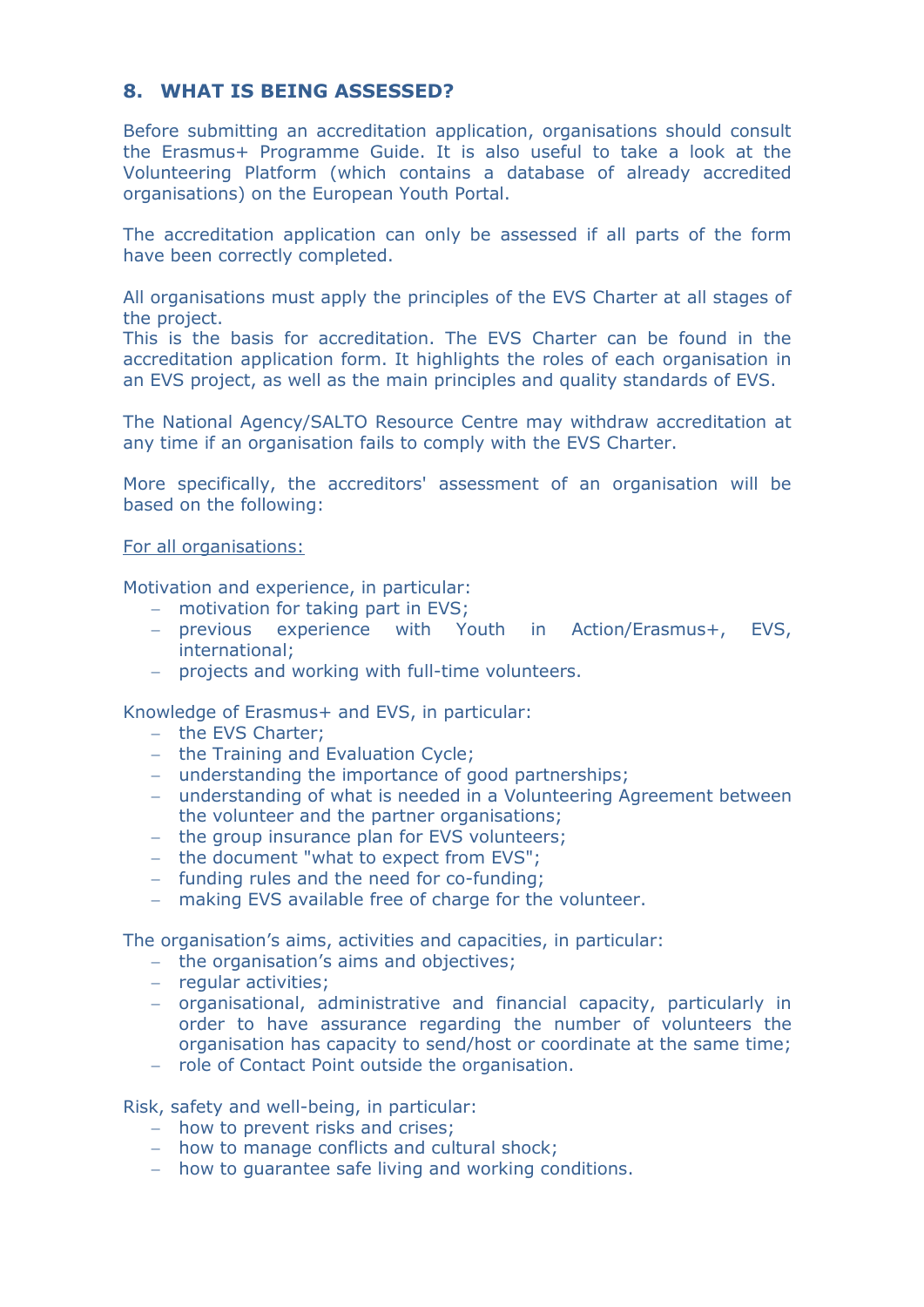Ideas for future projects, in particular:

- possible themes and activities;
- relevance to Erasmus+ features:
- inclusion of young people with fewer opportunities;
- plans for evaluation during and after a project;
- ideas concerning visibility of Erasmus+, the European Voluntary Service, as well as dissemination and exploitation of results.

Recruitment of volunteers, in particular:

- how to ensure an open and transparent recruitment process;
- awareness that EVS is open to all young people, regardless of background, competence or experience;
- awareness of the Youthpass.

For Receiving Organisations:

Possible volunteer tasks, in particular:

- awareness of and ideas for well-defined tasks constituting 30-38 hours per week;
- how to avoid job-substitution and routine tasks;
- how to ensure quality task-related training and support;
- possibility for the volunteer to influence and shape the tasks according to her/his profile and interests.

Learning aspects, in particular:

- familiarity with the concepts of informal, non-formal and intercultural learning;
- learning opportunities offered through the service;
- arrangements for language training.

Personal support, in particular:

- mentor;
- integration of volunteers into the local community.

Practical arrangements, in particular:

- accommodation;
- arrangements for food, local transport and volunteer allowance;
- awareness of issues relating to the visa, residence permit and other administrative issues in the host country.

For Sending Organisations:

- arrangements for pre-departure preparation;
- how to stay in contact with and support the volunteer during the service period.

## **9. AFTER ACCREDITATION**

The Volunteering Platform hosted on the European Youth Portal is a main tool to find partners in the framework of EVS. Information about accredited organisations, such as the description provided in English, will be published on the website of the database.

The contact person provided in the form is responsible for keeping information up-to-date, posting volunteering opportunities on the European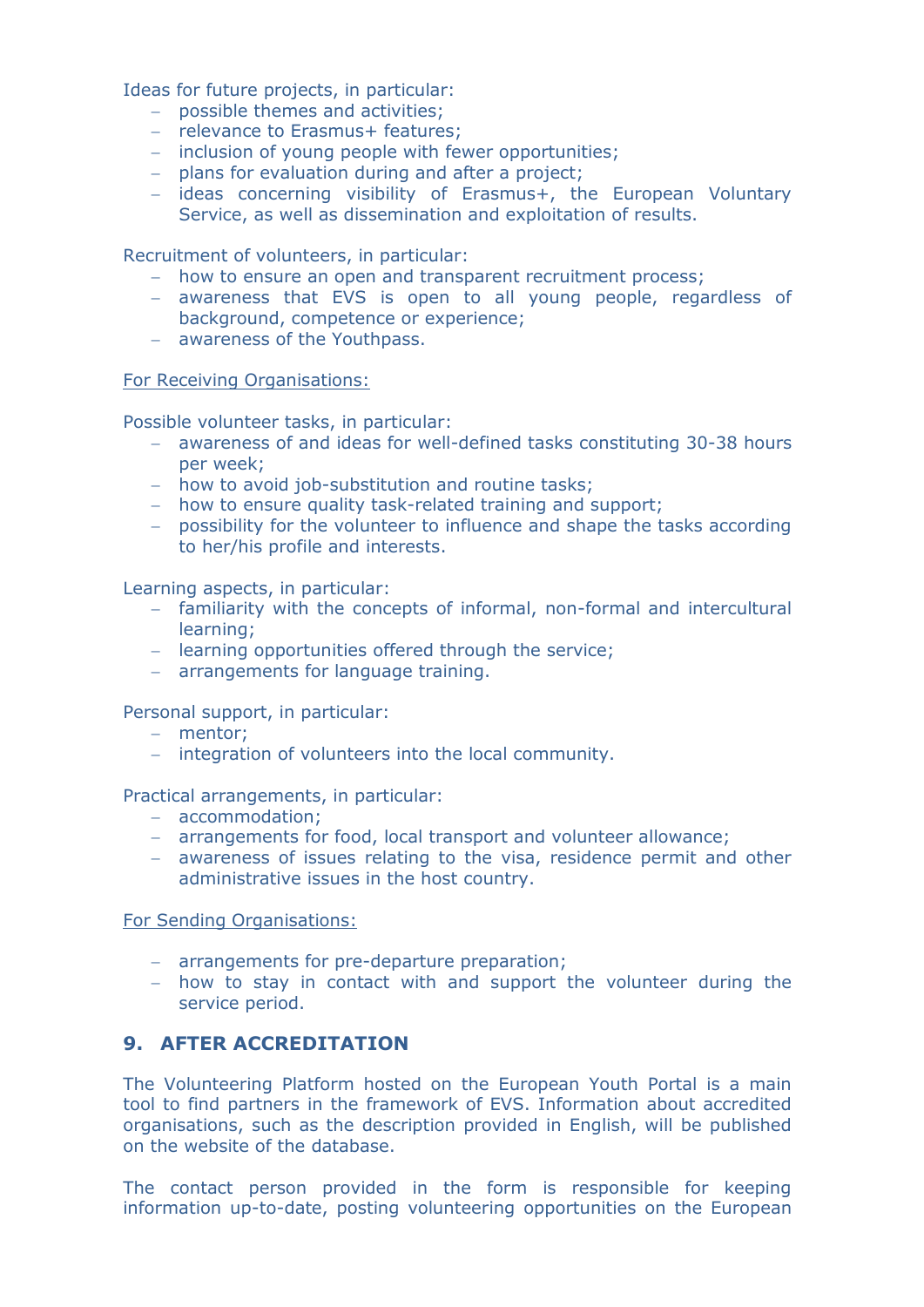Youth Portal and informing the Agency/SALTO if there are periods during which the organisation does not intend to be involved in any projects. It could, in such cases, be temporarily removed from the database of EVS organisations.

Information in the database is published as it is formulated in the accreditation application form. It is therefore crucial that organisations write clearly so that potential partners and volunteers can get a good impression of the organisation and its involvement in EVS.

Once the organisation receives a confirmation from the Agency/SALTO about accreditation, it may take part in its first EVS project application!

#### **10. MORE INFORMATION**

Erasmus+ [Programme Guide](http://ec.europa.eu/programmes/erasmus-plus/documents/erasmus-plus-programme-guide_en.pdf) [National Agencies](http://ec.europa.eu/programmes/erasmus-plus/national-agencies_en.htm) and [SALTO Resource Centres](https://www.salto-youth.net/rc/) [Volunteering Platform](http://europa.eu/youth/evs_database) (database of EVS accredited organisations) on the European Youth Portal Otlas – [the partner finding tool](https://www.salto-youth.net/tools/otlas-partner-finding/) [Opportunities for young people in the Erasmus+ Programme](http://ec.europa.eu/youth/programme/mobility/youth_people_en.htm)